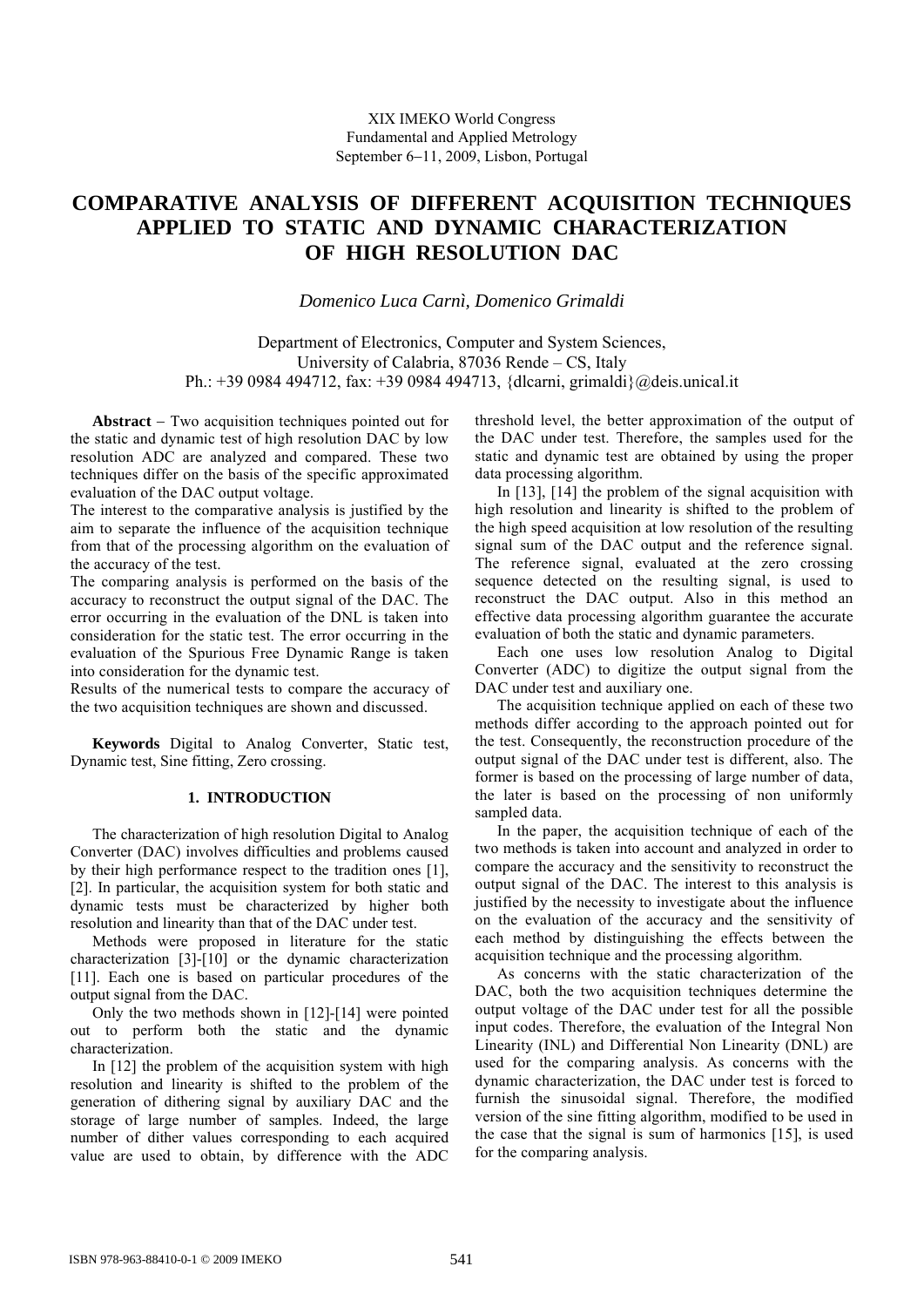The paper is organized as follows. In order to make it self containing, the two acquisition techniques are summarised. Successively, the aspects concerning with the comparing analysis and the modified version of the multisine fitting algorithm are presented. Finally, the results of the numerical tests to compare the accuracy and the sensitivity of each of two acquisition techniques are shown and discussed for the static and dynamic characterization of the DAC, separately.

### **2. TWO ACQUITION TECHNIQUES FOR HIGH RESOLUTION DAC**

Fig.1 shows the block scheme of the test method based on the dithering signal and storage of large number of samples, proposed in [12]. For the static test, the PC feeds the DAC under test to generate the low frequency triangular waveform and the auxiliary DAC to generate the dithering signal. For the dynamic test, the DAC under test generates the sinusoidal signal.

Fig.2 shows the block scheme of the test method based on non uniformly sampled data, proposed in [13], [14]. For the static test, the PC feeds the DAC under test by means of the Digital Input Code  $DIC_k$ ,  $k=0,...,2n-1$ , and the reference is the sinusoidal signal. For the dynamic test, the DAC under test generates the sinusoidal signal and the reference is the sawtooth signal.

The two methods use low-resolution ADC to digitize the signal obtained by summing the output signal of the DAC under test and the dithering or the reference signal.

The acquisition techniques of the DAC output voltage are different: (i) by processing the corresponding values of the dither signal and the ADC codes for the first method, and (ii) by means of the different zero crossing distribution in time of the resulting signal for the second method.

#### *2.1. Static parameter estimation*

For the static parameter estimation in [12] the transition levels of the DAC under test are estimated from the knowledge of the ADC output code obtained by any combination of the dithering signal and DAC output levels. The difference between any estimated ADC transition level and the dithering level furnishes the DAC output voltage. In particular, the DAC under test generates the triangular periodic waveform. During each period the dithering DAC will provide a distinct but constant dithering voltage. The ADC quantizes certain number of periods of the waveform with different dithering levels. Because of the different dithering levels, the ADC's output codes, associated with one output voltage of the DAC under test, are slightly different from that of the previous period.

In particular, the output code associated with a voltage right smaller than the ADC transition level will increase when the dithering level increases. The output codes of the ADC with the knowledge of the input code of the DAC under test and the voltage output of the dithering DAC are used to estimate:

 the ADC bin width using the constant interval of an output code of the ADC with constant value of the



Fig.1. Testing equipment of the method based on the dithering signal.



Fig. 2 Testing equipment of the method based on non uniformly sampled data.

DAC under test and different values of the dithering DAC;

- the transition level of the ADC using the bin width;
- the output of the DAC under test as difference between the ADC transition level knowledge and the dithering DAC voltage output that causes the change of the ADC code.

The accurate evaluation of the output signal of the n bit DAC under test requires the acquisition on  $2^{n}x2^{m}$ samples, with m bit number of the auxiliary DAC.

The method proposed in [13] is based on the comparison of the output voltage signal  $v_k$  of the DAC under test with the reference one.

The resulting signal obtained by adding these two signals is oversampled by the high speed ADC. The Zero Crossing Time Sequence (ZCTS) detected into the resulting signal is used to infer the values of the reference signal and, consequently, the corresponding values of the output voltage of the DAC. In particular, the output voltage of the DAC under test is added to the sinusoidal reference voltage. The amplitude changes of the DAC output voltage are evaluated by means of the different zero crossing distribution in the time of the resulting signal. In fact, in the case of reference sinusoidal signal, the sequence in time between two successive zero crossings is characterised by only one constant time interval equal to the half-period. If the constant voltage  $v_k$ is added to the reference signal, the sequence in time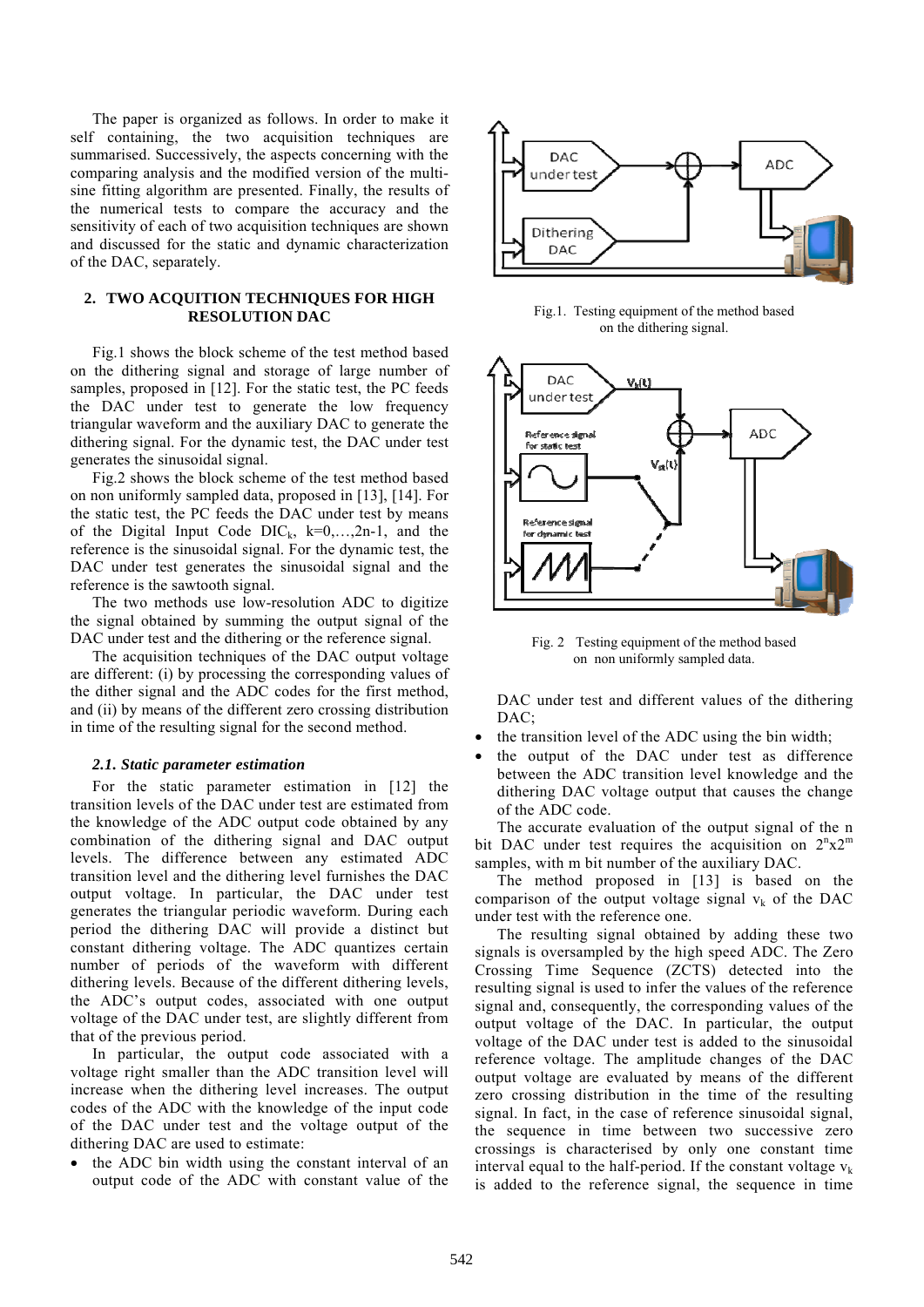between two successive zero crossing changes, and two different time intervals were defined.

### *2.2. Dynamic parameter estimation*

By sending the digital codes to generate sinusoidal waveform to the DAC under test, the methodology in [12] is used to test the dynamic performance. In this test the dither values corresponding to each acquisition time instant are considered to obtain the better approximation of the DAC output by the difference with the ADC threshold level. Each output voltage of the DAC must to be tested with every dither signal levels. This methodology requires the knowledge of the auxiliary DAC output voltage with high accuracy. In particular, knowledge error on the DAC output voltage causes error on the characterization of the DAC under test.

In [14] the DAC under test receives at the input the digital codes corresponding to the sinusoidal signal and the sawtooth signal is used as reference signal. These two signals are added and sent to the ADC. The ZCTS detected into the resulting signal is used to infer the values of the reference signal, and the corresponding values of the output voltage of the DAC. The ZCTS is non uniformly distributed in the time domain. Therefore, the reconstructed DAC output signal is characterised by non uniform sampling.

## **3. COMPARING ANALYSIS OF THE TWO ACQUITION TECHNIQUES**

The two acquisition techniques distinguish they self on the basis of the specific approximated evaluation of the DAC output voltage, both for the static and the dynamic characterization. Consequently, the comparing analysis must be based on common processing procedure in order to evaluate the accuracy and the sensitivity to reconstruct the output signal of the DAC.

As concern with the static characterization of the DAC, both the acquisition techniques determine the output voltage of the DAC under test for all the possible input codes. Therefore, the comparing analysis of the acquisition techniques is carried out by evaluating the Integral Non Linearity (INL) and the Differential Non Linearity (DNL) [16], [17].

In particular, once assigned in simulation environmental to the DAC the previous established DNL, the absolute error is evaluated between the DNL estimated and that imposed.

As concern with the dynamic characterization, the comparing analysis is carried out by evaluating the accuracy for the reconstruction of the output signal of the DAC. In order to make the evaluation independent from the algorithm, the multi-sine fitting algorithm [15], [18] is used to process the data furnished by each of the two acquisition techniques.

The input data to this algorithm are the amplitude of the acquired signal and the sampling time. It is not influenced by the non uniform sampling. It is the modified version of the sine fitting algorithm to be used in the case that the signal is sum of harmonics.

In particular, it starts by evaluating the coarse initial values of the frequency, amplitude, phase and offset. Fig.3 shown the block scheme of the procedure pointed out to evaluate the coarse initial values. The coarse evaluation of initial value of the harmonic parameters is performed in two steps. In the former the initial value  $f_0$ of the frequency of the fundamental harmonic is estimated. This estimation is based on the evaluation of the semi-period of the signal reconstructed by the acquisition technique. In the latter the initial value of amplitude and phase of the harmonics, and the dc offset are estimated. The estimation is performed by using the MSFA based on the three parameters sine-fitting, once the number of harmonics is established. Once estimated the parameter coarse values, the MSFA based on the four parameters sine-fitting is used to evaluate the accurate final values. The iterations of the MSFA stop when the frequency change is suitably small.

The results of the four parameters multi-sine fitting algorithm can be used to characterize the dynamic behaviour of the device by means of Total Harmonic Distortion (THD) and Spurious Free Dynamic Range (SFDR) and Signal to Noise Ratio (SNR).

A problem in the MSFA based on four parameters sine fitting is the evaluation of the initial condition of the fundamental harmonic frequency, amplitude and phase of each harmonic to ensure the convergence. The convergence is not assured for each value of the initial conditions. Indeed, it is highly dependent on the initial frequency and the number of samples used [15]. If the algorithm converges, the number of iterations is highly dependent on the initial conditions. Moreover, it can converge to local minimum instead of the global one.

To overcome this problem, in [16] has been proposed a proper and efficient technique that permit to evaluate the initial condition for ensuring the convergence of the MSFA.



Fig. 3 Block scheme of the procedure pointed out to evaluate the coarse initial values of the harmonics, and their accurate and final values.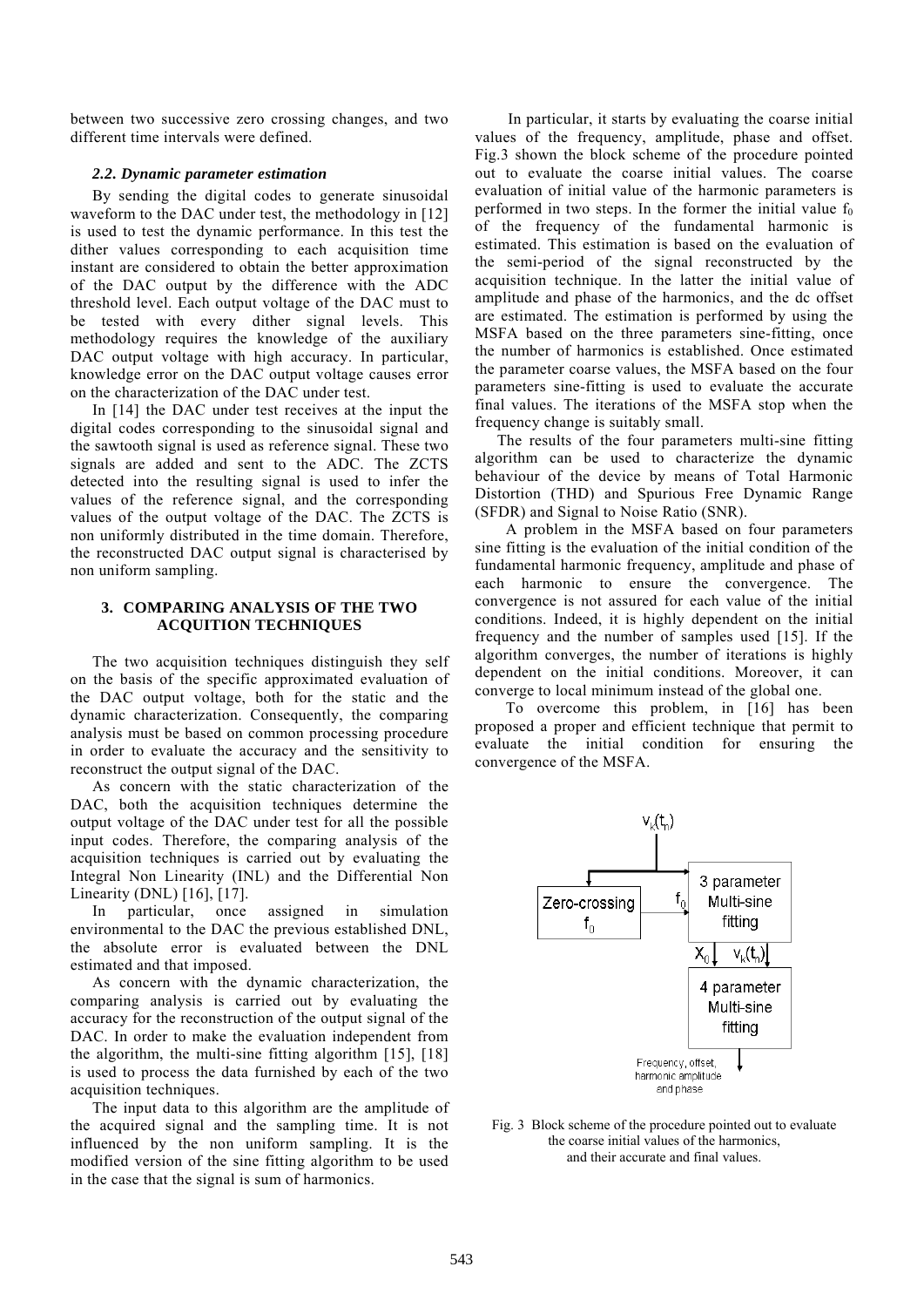# **4. NUMERICAL TEST**

Numerical tests are performed in Matlab environment to analyse and to compare the accuracy and the sensitivity of each of the two acquisition techniques.

The numerical results shown in the following refer to 10 bit resolution DAC and 8 bit resolution ADC.

### *4.1. Static test comparison*

As concern with the static test, the comparing analysis is based on the evaluation of the reconstruction accuracy of the alterations imposed to the DAC levels by means of the DNL.

The non ideality of the DAC is simulated by imposing the DNL into the range [-3.00, +3.00] LSB. In particular, each output value of the DAC corresponding to assigned input code is altered by summing the corresponding value of the DNL. Moreover, to simulate other noise source, at the output voltage is added Gaussian noise with maximum amplitude equal to 0.1LSB**.**

For the first acquisition technique is considered the dithering with amplitude equal to 3LSB. For the second acquisition technique is considered the sinusoidal reference signal with frequency equal to 1kHz and amplitude equal to 1.5 times the full-scale voltage of the DAC, according to the theoretical and experimental results shown in [13]. The sampling frequency of the ADC is set equal to 50MS/s.



Fig. 4 Error trend for the DNL estimation by referring to 10 bit DAC, in the case of method a) based on the storage of large number of samples, and b) based on non uniformly sampled data.



Fig. 5 Error trend in the SFDR evaluation versus the assigned SFDR value in the case of the method based on non uniformly sampled data.



Fig. 6 Error trend in the SFDR evaluation versus the assigned SFDR value in the case of the method based on the dithering signal and storage of large number of samples

The absolute error between the DNL estimated and the DNL imposed are shown in Fig.4 for both the methods. The DNL error estimation is in the range [-0.25, 0.25]LSB for the method based on the dithering signal and storage of large number of samples (Fig.4a). For that based on non uniformly sampled data, the absolute error is included in the range [-0.06, 0.06]LSB corresponding to the superimposed Gaussian noise (Fig.4b). As a conclusion, the second method guaranties better accuracy than the first one.

#### *4.2. Dynamic test comparison*

For the comparing analysis of the acquisition techniques in the case of dynamic test, the error is estimated by referring to the evaluation of the SFDR.

In particular, Fig.5 shows the error trend for the SFDR evaluation versus the assigned SFDR value in the case the method based on non uniformly sampled data is taken into account. Fig.6 shows the error trend for the SFDR evaluation versus the assigned SFDR value in the case the method based on the dithering signal and storage of large number of samples is taken into account.

Fig.5 and Fig.6 highlight that the method based on non uniformly sampled data guaranties the error in the SFDR estimation lower than 0.1 dB. Differently, the method based on the dithering signal and storage of large number of samples shows the error lower than 1.5 dB.